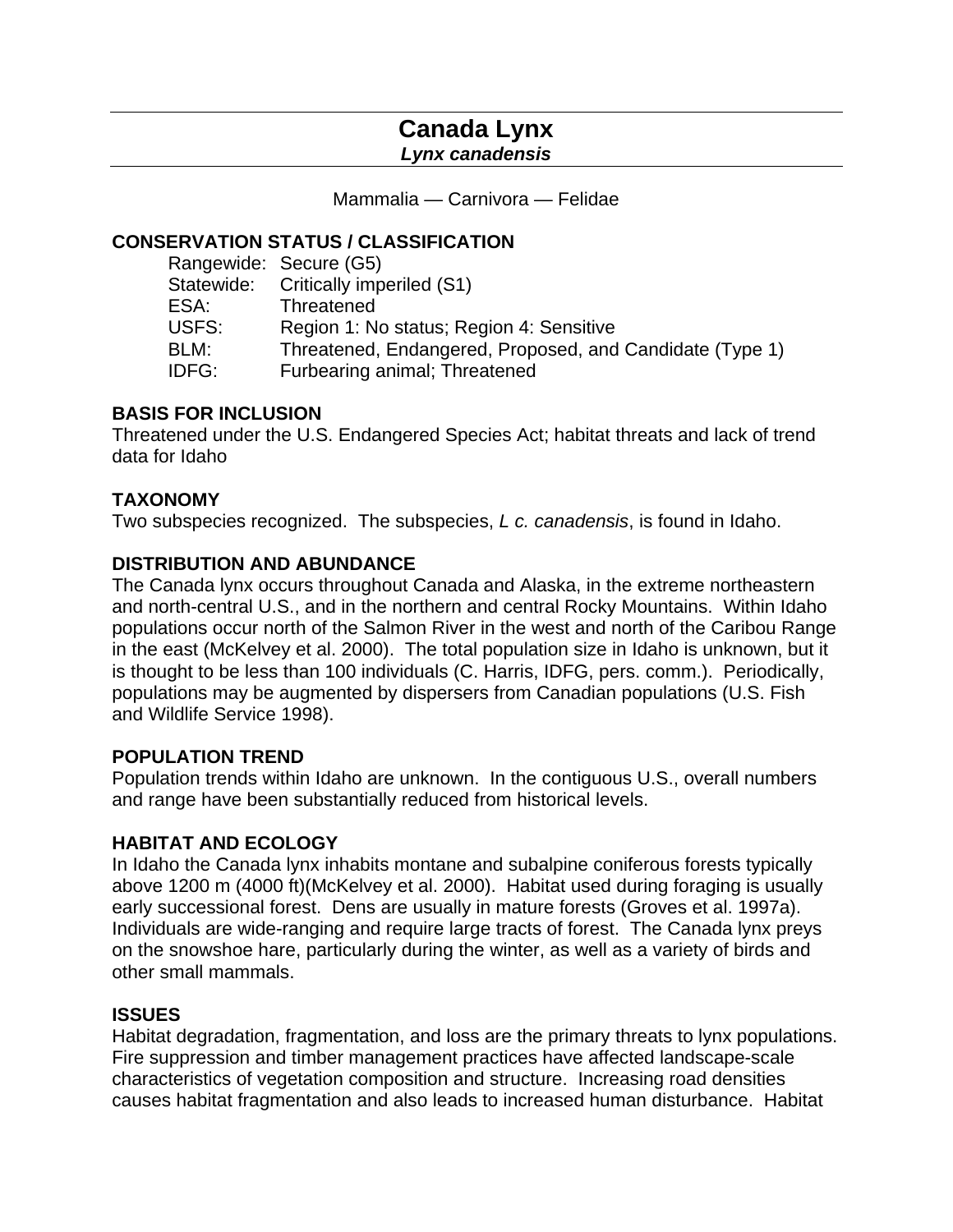alterations and increased access have also been associated with increased competition with coyotes and bobcats; snow compaction from snowmobiles allows coyotes, bobcats, and other predators to access lynx habitat. Although, there is no legal harvest of lynx in Idaho, mortality may result from illegal or incidental harvest by hunters and trappers. The Canada lynx may be especially susceptible to trapping, which has been a significant source of mortality (Ruggiero et al. 2000). Increased winter recreation (snowmobiles, ski area development) may cause disturbance that results in displacement from habitat.

## **RECOMMENDED ACTIONS**

Information is needed regarding the current status of Idaho populations. Timber management practices designed to maintain or enhance habitat for the snowshoe hare and other prey may help sustain lynx populations. Management practices, such as prescribed burns, that increase habitat complexity at landscape scales by creating a variety of seral stages, may also improve habitat. Management road densities and human disturbance is needed in occupied habitat. Trapper education that addresses incidental take is currently addressed by many state and federal wildlife agencies.